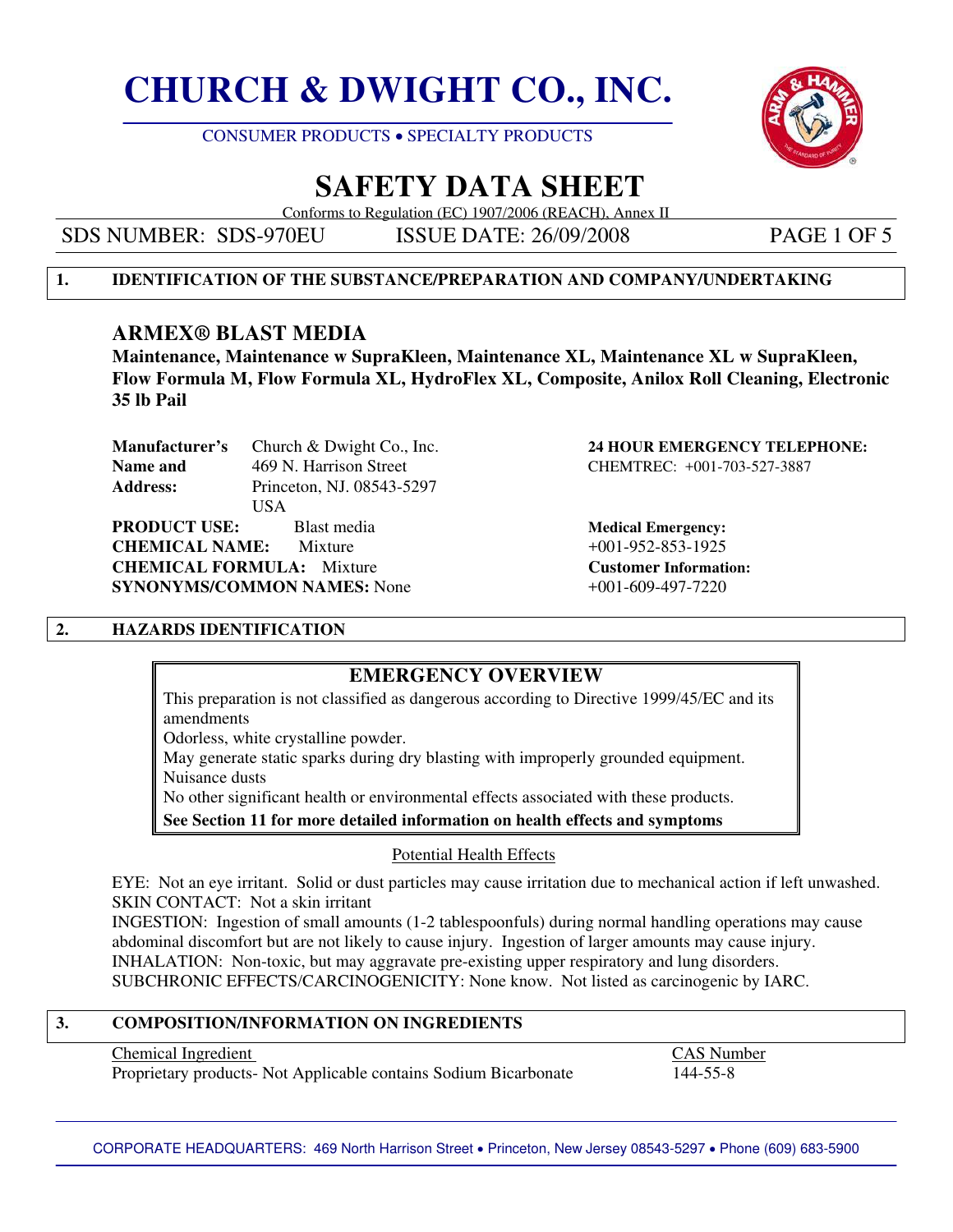



# **SAFETY DATA SHEET**

Conforms to Regulation (EC) 1907/2006 (REACH), Annex II

SDS NUMBER: SDS-970EU ISSUE DATE: 26/09/2008 PAGE 2 OF 5

There are no ingredients or additional ingredients present which, within current knowledge of the supplier and in concentrations applicable, are classified as hazardous to human health or the environment and hence require reporting in this section.

### **4. FIRST AID MEASURES**

 EYES: Immediately flush eyes with a directed stream of water for at least 15 minutes, forcibly holding eyelids apart to ensure complete irrigation of all eye and lid tissue. IF IRRITATION PERSIST GET MEDICAL ATTENTION.

 SKIN: Wash exposed areas thoroughly with soap or mild detergent and a large amount of water. INGESTION: If large amounts are ingested, give water to drink. **Do not give anything orally to an unconscious person**. Seek medical attention.

 INHALATION: If over-exposure occurs, remove to area free from risk of further exposure. Treat symptomatically. Seek medical attention if irritation persists.

NOTE TO PHYSICIAN: Ingestion of large amounts may cause systemic alkalosis. No specialized procedures. Treat for clinical symptoms.

#### **5. FIRE FIGHTING MEASURES**

FLAMMABLE PROPERTIES<br>FLASHPOINT: Non-flammable; non-combustible<br>LFL: Not applicable<br>LFL: Not applicable FLASHPOINT: Non-flammable; non-combustible

UFL: Not applicable

METHOD USED: Not applicable

EXTINGUISHING MEDIA: Use extinguishing media for surrounding fire.

 FIRE-FIGHTING INSTRUCTIONS: Carbon dioxide may be generated by thermal decomposition or exposure to acids. Wear self-contained breathing apparatus (SCBA) and full protective equipment (Bunker Gear). UNUSUAL FIRE AND EXPLOSION HAZARDS: Static sparks may be generated during the blasting operation. Special consideration should be given to work areas and applications in which flammable or combustible vapors, mists, gasses or clouds of combustible dust are either present or may be released. See Section 8.

#### **6. ACCIDENTAL RELEASE MEASURES**

Scoop into clean, dry containers for disposal. Wash away uncontaminated residue with water.

#### **7. HANDLING AND STORAGE**

 Store in original containers in a cool, dry area away from incompatible materials. Wear approved dust mask during use or if dusts are generated during handling.

#### **8. EXPOSURE CONTROLS/PERSONAL PROTECTION**

 RESPIRATORY PROTECTION: ARMEX media alone do not represent an inhalation hazard to the user. However, the use of these media in ARMEX Cleaning and Coating Removal Systems presents use-specific exposure potentials based on the particular system and blasting conditions employed, and the characteristics of the coating being removed.

Abrasive Blasting: A NIOSH approved respirator with a dust filter may be permissible under certain circumstances where airborne concentrations are expected to exceed exposure limits for general exposure to ARMEX dusts above the established exposure guideline (see below), and for outdoor blasting of non-hazardous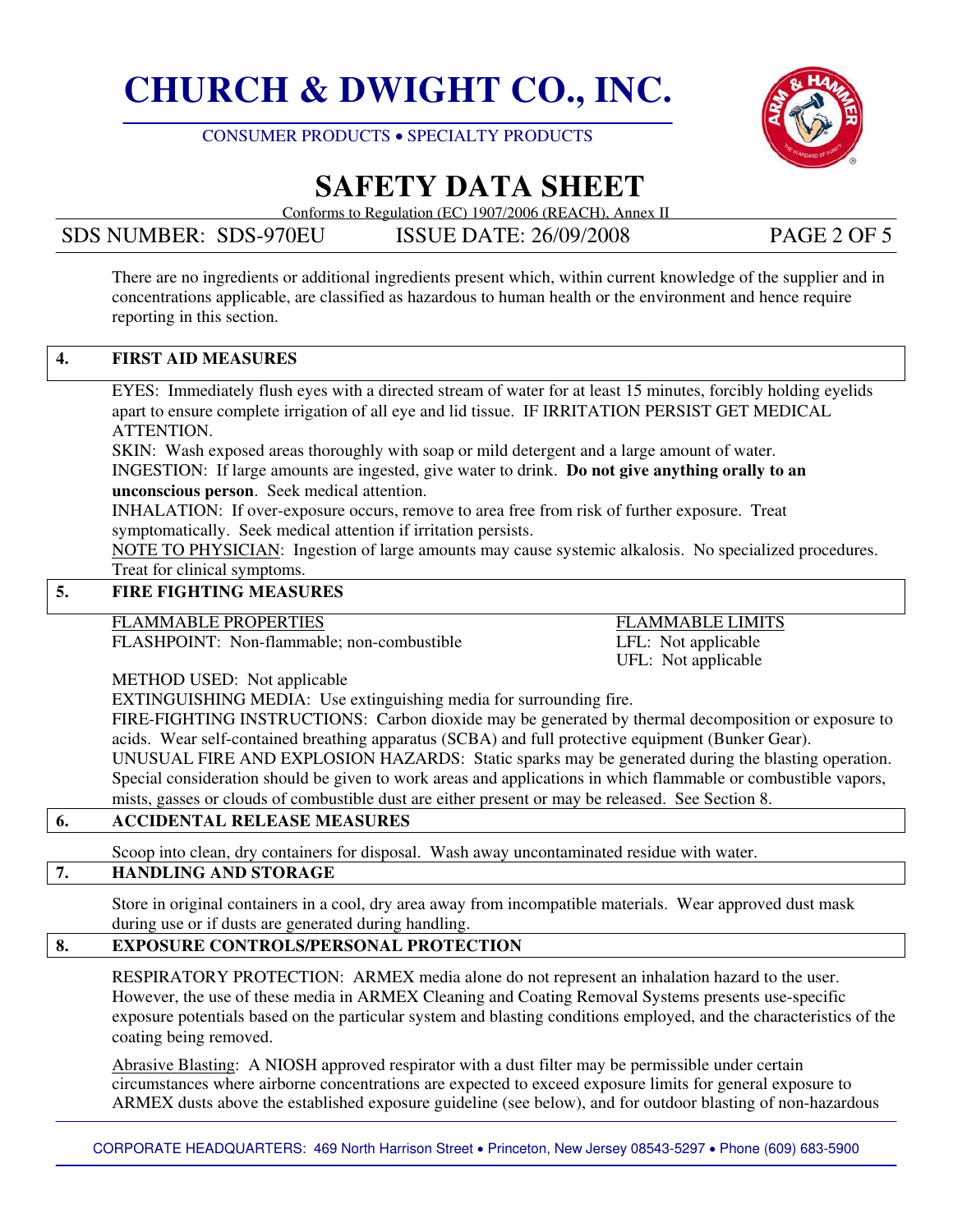



## **SAFETY DATA SHEET**

Conforms to Regulation (EC) 1907/2006 (REACH), Annex II

SDS NUMBER: SDS-970EU ISSUE DATE: 26/09/2008 PAGE 3 OF 5

coatings. Use an abrasive blasting respirator for indoor or enclosed work, and whenever blasting hazardous coatings. Whenever possible, use appropriate engineering controls and/or containment measures during abrasive blasting to minimize exposure to airborne dusts.

Soluble Media Injector/Power Washing: Respiratory protection is not normally required since the media is solubilized and dusts are not typically generated during this process. Conditions where respiratory protection would be required include worker exposure to excessive mists, work involving the removal of hazardous or potentially hazardous coatings, or when working in a confined space or area with limited ventilation. When it is determined that respiratory protection is required for certain operations, use an approved air-purifying or airsupplied respirator as appropriate.

EXPOSURE GUIDELINE: For Particles Not Otherwise Classified (PNOC) - TLV-TWA of 10 mg/m<sup>3</sup> as a nuisance dust (ACGIH).

PROTECTIVE GLOVES: General purpose for handling dry product or heavy gauge when dry blasting. Impervious (preferably heavy rubber) when wet blasting.

EYE PROTECTION: Wear safety goggles or face shield during abrasive blasting operations.

OTHER PROTECTIVE CLOTHING OR EQUIPMENT: Full cover clothing is sufficient for general handling. Aprons or impervious cover for blasting operations.

 PROTECTIVE WORK/HYGIENIC PRACTICES: No special requirements with respect to chemical exposure other than those noted above. However, when used in blasting, workers must adhere to good operating procedures designed to prevent physical contact with pressurized streams of ARMEX® Blast Media and surface coatings being removed. See operating instructions for blasting equipment.

 To minimize static electricity hazards, properly ground the equipment and work piece, use a conductive nozzle, and wet blast whenever possible. Conduct the blasting operation in non-hazardous areas if possible.

#### **9. PHYSICAL AND CHEMICAL PROPERTIES**

 APPEARANCE: White crystalline powder ODOR: None PHYSICAL STATE: Solid pH AS IS: Not Applicable pH (1% SOLN. w/v): 8.2 VAPOR PRESSURE: Not applicable VAPOR DENSITY: Not applicable BOILING POINT: Not applicable FREEZING/MELTING POINT: Not applicable SOLUBILITY IN WATER: 8.6 g/100 ml @ 68°F DENSITY (g/cc): Approximately 1.0 % VOLATILE: Not applicable VOLATILE ORGANIC COMPOUNDS: None

#### **10. STABILITY AND REACTIVITY**

CORPORATE HEADQUARTERS: 469 North Harrison Street • Princeton, New Jersey 08543-5297 • Phone (609) 683-5900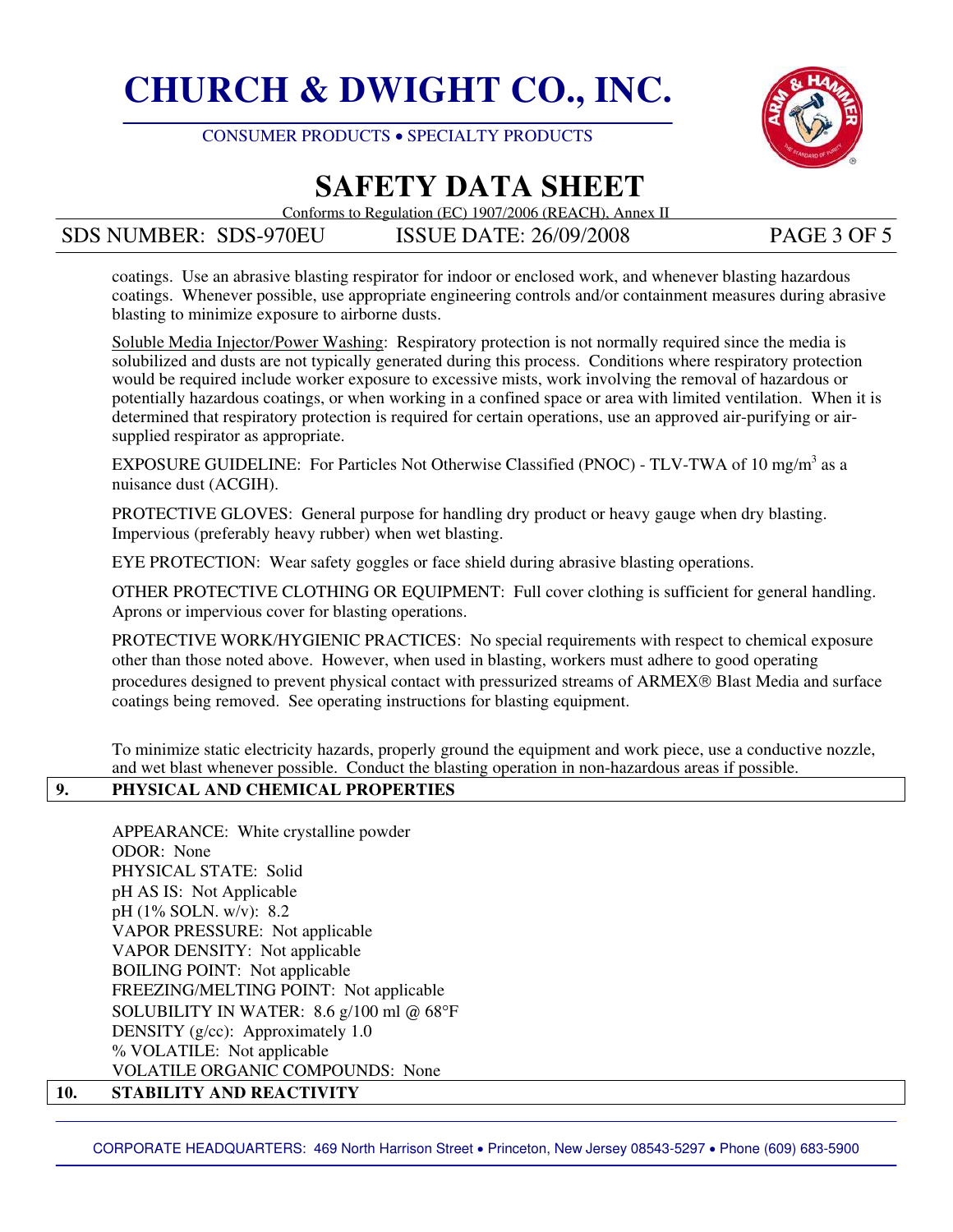



# **SAFETY DATA SHEET**

Conforms to Regulation (EC) 1907/2006 (REACH), Annex II

SDS NUMBER: SDS-970EU ISSUE DATE: 26/09/2008 PAGE 4 OF 5

#### CHEMICAL STABILITY: Stable

CONDITIONS TO AVOID: Contact with acids. Temperatures above 228°F.

 INCOMPATIBILITY WITH OTHER MATERIALS: Reacts with acids to release carbon dioxide. May also yield free caustic in presence of lime dust (CaO) and moisture.

 HAZARDOUS DECOMPOSITION PRODUCTS: Exposure to temperatures in excess of 228°F or incompatible materials (acids) may cause high levels of carbon dioxide gas to be generated. This presents a danger in confined spaces. Thermal decomposition brought on by exposure to temperatures in excess of 1000°F will yield sodium oxide, a severe skin, eye and inhalation irritant.

HAZARDOUS POLYMERIZATION: Will not occur.

### **11. TOXICOLOGICAL INFORMATION**

 EYE EFFECTS: Sodium bicarbonate, the principal constituent in ARMEX® Blast Media, was classified as practically non-irritating and minimally irritating to the washed and unwashed eye, respectively, when tested in accordance with 40 CFR Part 792. The Maximum Mean Total Score (MMTS) for washed eyes was 2.0. The MMTS for unwashed eyes was 8.3.

 SKIN EFFECTS: ARMEX® Blast Media was not a primary skin irritant when tested in accordance with 40 CFR 798.4470. The primary dermal irritation index (PDII) was 0.3 which indicates a minimal skin irritation potential. ACUTE ORAL EFFECTS: ARMEX® Blast Media was non-toxic when tested. The  $LD_{50}$  (oral-rat) was 8.0 g/Kg.

 INHALATION EFFECTS: ARMEX® Blast Media was non-toxic and exhibited no observed adverse effects when tested in accordance with 40 CFR 798.1150. The  $LC_{50}$  was determined to be greater than 4.94 mg/L in rats over a 4-1/2 hour exposure period.

#### **12. ECOLOGICAL INFORMATION**

AQUATIC TOXICITY: Sodium bicarbonate, the principal constituent in ARMEX® Blast Media, is classified as practically non-toxic to the following environmental organisms:

Daphnids: 48 hour  $EC_{50} = 4100$  mg/l; NOEC = 3100 mg/l<br>Bluegill: 96 hour  $LC_{50} = 7100$  mg/l; NOEC = 5200 mg/l 96 hour LC<sub>50</sub> = 7100 mg/l; NOEC = 5200 mg/l Rainbow Trout: 96 hour  $LC_{50} = 7700$  mg/l; NOEC = 2300 mg/l PERSISTENCE: This material is not expected to persist in the environment. BIOACCUMULATION: This material is not expected to bioaccumulate in the environment.

#### **13. DISPOSAL CONSIDERATIONS**

 Disposal of this product, solutions and any by-products should be in accordance with all environmental regulations and any local authority requirements. This product is not regarded as hazardous waste, as defined by EU Directive 01/689/EEC.

 Because of its non-hazardous nature, you may be able to sewer diluted waste ARMEX® Blast Media from blasting operations. Coatings removed during blasting may need to be contained, collected and disposed of separately. You will still be required to provide proof to the POTW or your local authorities that the waste